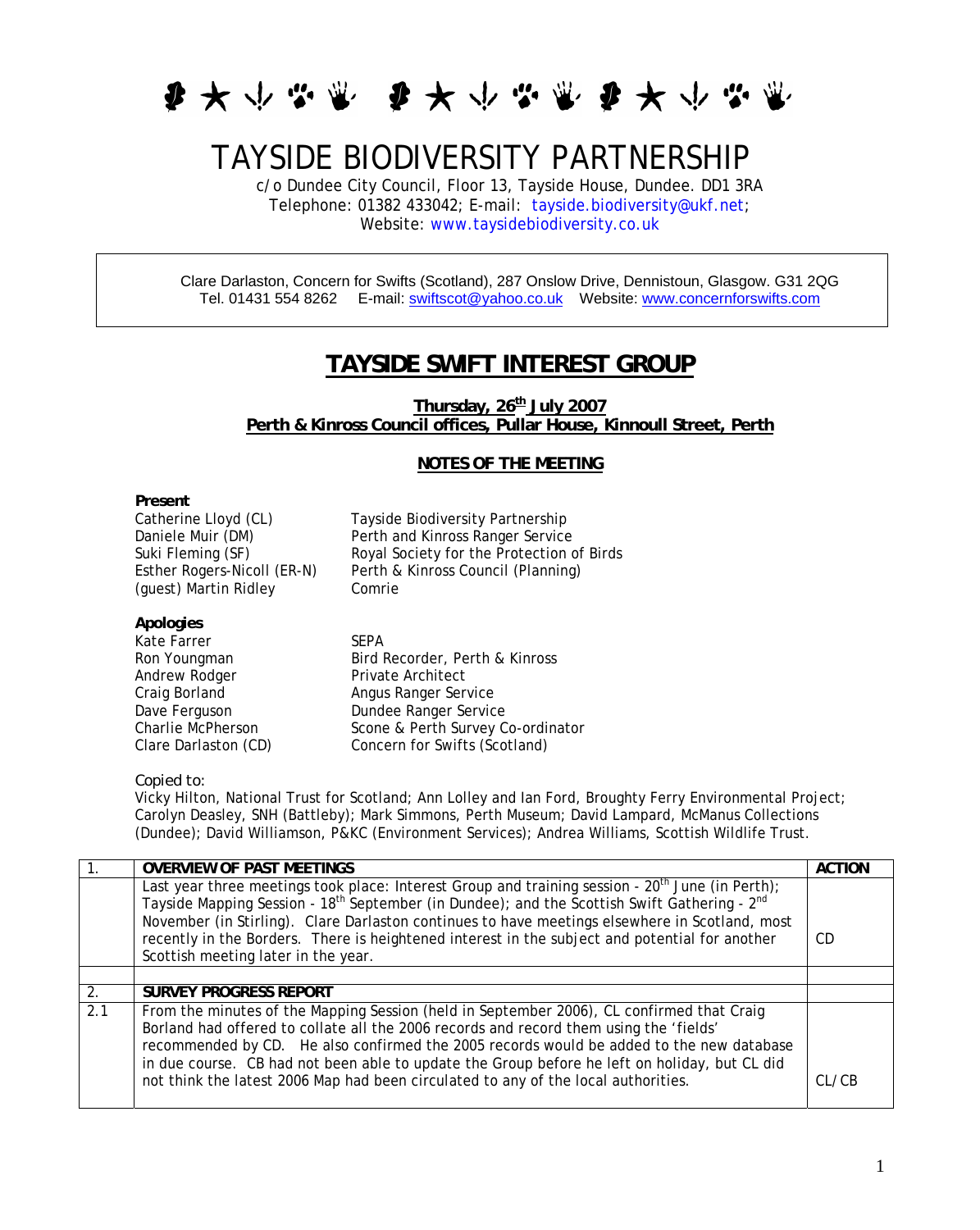| 2.2              | Survey areas covered so far in 2007 -                                                               |          |
|------------------|-----------------------------------------------------------------------------------------------------|----------|
|                  | Perth and Kinross:                                                                                  |          |
|                  | Charlie McPherson - volunteer surveyors helping in Scone, Perth, Birnam and Dunkeld;                |          |
|                  | CMacP undertaking surveys in Balbeggie, Burrelton, Coupar Angus, Meigle and Ardler.                 |          |
|                  | Daniele Muir - predominately Comrie/Crieff.                                                         |          |
|                  | CL confirmed that the Interest Group's Swift Walk in Auchterarder during Scottish                   |          |
|                  |                                                                                                     |          |
|                  | Biodiversity Week proved there were swifts both in the town and at Cloan. Those who                 |          |
|                  | visited Cloan witnessed the swifts using the new swift nestbox on the house.                        |          |
|                  | NTS - no report.                                                                                    |          |
|                  | Dundee:                                                                                             |          |
|                  | Dave Ferguson - Dundee survey letters sent; work still being undertaken at Dochart                  |          |
|                  | Terrace.                                                                                            |          |
|                  | BFEP - no report.                                                                                   |          |
|                  | Angus: Craig Borland - 13 responses in Angus to the swift sighting campaign but as yet no follow    |          |
|                  | up site visits arranged.                                                                            |          |
|                  |                                                                                                     |          |
| 3.               | <b>PROJECTS</b>                                                                                     |          |
| $\overline{3.1}$ | RSPB-                                                                                               |          |
|                  | SF confirmed that the swift is not listed in Birds of Conservation Concern (BOCC) largely due to    |          |
|                  | difficulties in obtaining systematic survey data. However, the survey data that is available        |          |
|                  | indicates considerable population declines since 1994. If this decline continues, the swift will    |          |
|                  | qualify for listing in the next revision of BOCC. This is likely to increase RSPB action for this   |          |
|                  | species. SF is producing an advisory leaflet on "Birds in Buildings" for Planning Officers in the   |          |
|                  | Tayside and Fife area.                                                                              |          |
|                  |                                                                                                     |          |
|                  | CL mentioned that Clare Darlaston had drafted a leaflet about Roof Contractors and Swifts. It       |          |
|                  | had not been taken further, but it had been proposed that the leaflet be widened to include         |          |
|                  | Bats. It was suggested we all liaise as regards the different leaflets before their                 | SF/CL/CD |
|                  | publication/circulation.                                                                            |          |
| $\overline{3.2}$ | Dundee -                                                                                            |          |
|                  | Dave Ferguson had confirmed that the Swift work underway at present will continue, but it had       |          |
|                  | been decided not to take on any extra work. A Swift Walk is being planned for next year. The        |          |
|                  | nestbox given to the Dundee Ranger Service for Camperdown House (as part of the Tayside Swift       |          |
|                  | Nestbox Trial Project) has not been used. There is a possibility it will be used on the Baxter      | DF/CL    |
|                  | Park Pavilion instead.                                                                              |          |
|                  |                                                                                                     |          |
|                  | CL updated the group on the situation that arose at Janet Brougham Sheltered Housing (DCC) - a      |          |
|                  | fear of bird flu had suddenly derailed the opportunity of incorporating integral nestboxes into     |          |
|                  | the newbuild. The architect was now liaising with Clare Darlaston with regard to ordinary           |          |
|                  | nestboxes being added to the completed building.                                                    |          |
|                  |                                                                                                     |          |
|                  | Hillcrest Housing Association - CL had met the Business Environment Partnership's Student           |          |
|                  | Placement who is undertaking a Biodiversity Review for Hillcrest this summer. Swifts will           |          |
|                  | continue to be considered at the Association's properties.                                          |          |
| 3.3              | Angus -                                                                                             |          |
|                  | CL said she had arranged a photocall with the Courier to publicise the SITA TBAF-funded swift       |          |
|                  | boxes on Angus Council's new Housing Department buildings in Orchard bank, Forfar. Craig            |          |
|                  | Borland had also offered to liaise with the Manager of the Guide Dog for the Blinds Association at  |          |
|                  | Orchardbank as the charity had been given one of the nestboxes from the Tayside Nestbox Trials      |          |
|                  | Project. Although too late to consider integral nestboxes for the Association's building in Forfar, |          |
|                  | the awareness raised may pay off in Bolton, Lancashire where there is to be a new Association       |          |
|                  | office built.                                                                                       |          |
| 3.4.1            | Perthshire -                                                                                        |          |
|                  | DM reported that she had had a very successful Swift event during the Comrie Fortnight (21          |          |
|                  | July), although the weather stopped many people taking part in the evening walk. There had          |          |
|                  | been good media coverage in the Strathearn Herald, Perthshire Advertiser and Courier. CL            | DM       |
|                  |                                                                                                     |          |
|                  | asked for copies of the news cuttings.                                                              |          |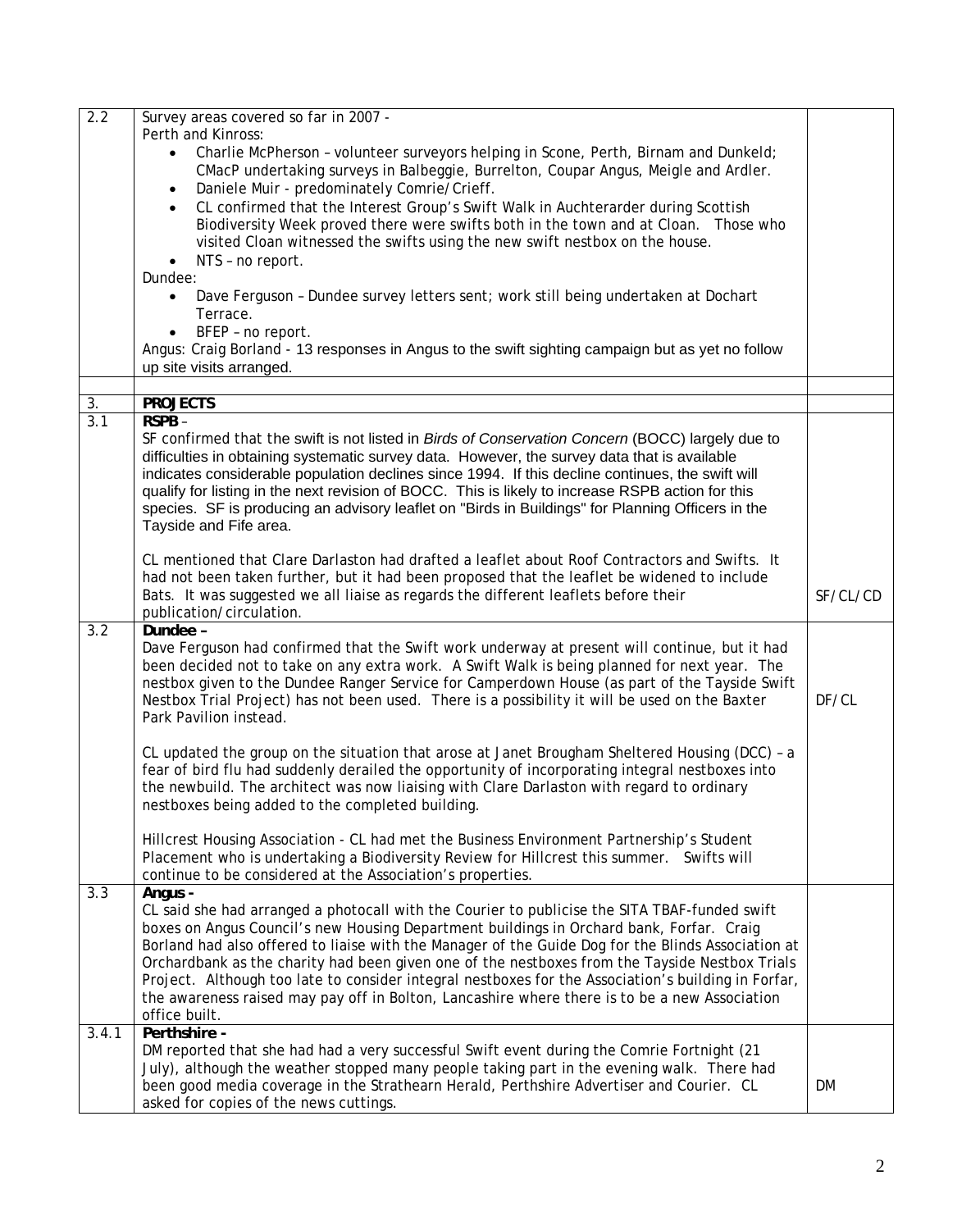| 3.4.2 | Andrew Rodger (Glendevon Architect) had reported: "The apodiblog is probably the last entry<br>for this year as I think the nest is empty and the birds are away. I was not able to establish how                                                                                                                                                                                                                                                                                                                                                                                                            |                      |  |
|-------|--------------------------------------------------------------------------------------------------------------------------------------------------------------------------------------------------------------------------------------------------------------------------------------------------------------------------------------------------------------------------------------------------------------------------------------------------------------------------------------------------------------------------------------------------------------------------------------------------------------|----------------------|--|
|       | many young there were but I do know there was at least one. It remains to be seen whether the<br>new Errol brick nest boxes and CD made any impression."                                                                                                                                                                                                                                                                                                                                                                                                                                                     |                      |  |
|       | http://web.mac.com/arodger/iWeb/Swift/Apodiblog/95047CD3-0EC5-42C7-9DE3-<br>4B93AF8C4A04.html. Click on "previous" and "next" to see other reports on swifts (and also a<br>photograph of the landscape the swifts are using in Glendevon: not the "usual" swift habitat we                                                                                                                                                                                                                                                                                                                                  |                      |  |
|       | assume they live in).                                                                                                                                                                                                                                                                                                                                                                                                                                                                                                                                                                                        |                      |  |
| 3.4.3 | Charlie MacPherson had reported that he had run a Scone Swift Walk on 24 July (starting at<br>8pm); there was publicity about this in the Perthshire Advertiser.                                                                                                                                                                                                                                                                                                                                                                                                                                             |                      |  |
|       | His own swifts had returned this year and his latest news is: "Wednesday, July 25: two little<br>white faces at nest entrance; Thursday, July 26, morning - one little white face at nest<br>entrance; afternoon no little white faces - climbed into loft for look - one young bird, fairly<br>active still in nest. Do not know if there were two or three young, but have read that last<br>youngster may take even three days longer to leave. Seems like good news!"                                                                                                                                    |                      |  |
| 3.4.4 | Planning with Swifts in mind was discussed at length. DM reminded the Interest Group that<br>Norma Robson of Perth & Kinross Council Housing Department had attended the Group's training<br>session last year. With the willingness to put up the nestboxes on the council offices in Crieff,<br>there was, perhaps, an opportunity to request further sites across Perth & Kinross to be<br>considered. CL said she would contact Ms Robson to take this forward.                                                                                                                                          | CL                   |  |
| 3.5   | Tayside Swift Nestbox Trials Project -<br>CL updated everyone on the progress made in the project. There had been continued interest<br>arising from publicity in the local papers and she asked for additional ideas for a second phase of<br>nestbox trials. If sufficient sites/organisations are mooted, she will approach SNH for a second<br>phase of funding for the project. It is essential the second phase is completed by the end of the<br>financial year (preferably by January 2008).                                                                                                         | ALL (by<br>mid-Sept) |  |
|       |                                                                                                                                                                                                                                                                                                                                                                                                                                                                                                                                                                                                              |                      |  |
| 4.    | <b>PUBLICITY AND MATERIALS</b>                                                                                                                                                                                                                                                                                                                                                                                                                                                                                                                                                                               |                      |  |
| 4.1   | There has been some excellent media coverage about swift issues this year. Felicity Martin<br>(journalist) devoted a whole page of the Perthshire Advertiser to swifts, publicising the survey<br>and projects, as well as the Swift Day in Auchterarder; the Strathearn Herald and Courier<br>covered the Tayside Swift Nestbox Trial Project at the two Crieff sites: the Council offices in the<br>centre of town, and the hospital. The Courier had also covered the story about the Angus<br>Council swift nestboxes.  DM confirmed further coverage of the subject from the Comrie<br>Fortnight event. |                      |  |
|       | The results of the Swift Mapping Session will be publicised in due course, but in the meantime<br>there is still an opportunity for additional reporting.                                                                                                                                                                                                                                                                                                                                                                                                                                                    | ALL                  |  |
| 4.2   | CL had circulated the Town Swift Survey poster widely and had arranged for the Swift Survey<br>form to be available in a format that can be edited electronically. Clare Darlaston will now<br>circulate the Tayside survey form for use elsewhere in Central and Southern Scotland.                                                                                                                                                                                                                                                                                                                         | CD                   |  |
| 4.3   | The Tayside Swift Newsletter was proving to be popular. CL replies to each completed survey<br>form sent to her with a copy of the Newsletter and further information about the Partnership.<br>She suggested sub-group members might want to do the same by way of thanking volunteer<br>surveyors. Alternatively, CL could undertake a mailing in the autumn when the survey forms are<br>collated at the Mapping Session. Please contact CL if you would like a supply of Newsletters or<br>more survey forms.                                                                                            | ALL                  |  |
| 4.4   | The survey form is now available on the website (along with other Tayside surveys covering barn<br>owls, red squirrels and sand martins); this has already proved to be a success.                                                                                                                                                                                                                                                                                                                                                                                                                           |                      |  |
| 4.5   | CL is keen to have a supply of printed survey forms in 2008 and asked for feedback on any<br>improvements to the existing form. It was agreed a direct Swift Survey link be given on the<br>form rather than just the website address -<br>http://www.taysidebiodiversity.co.uk/Biodiversity_Survey_Swift.asp. The web-based                                                                                                                                                                                                                                                                                 |                      |  |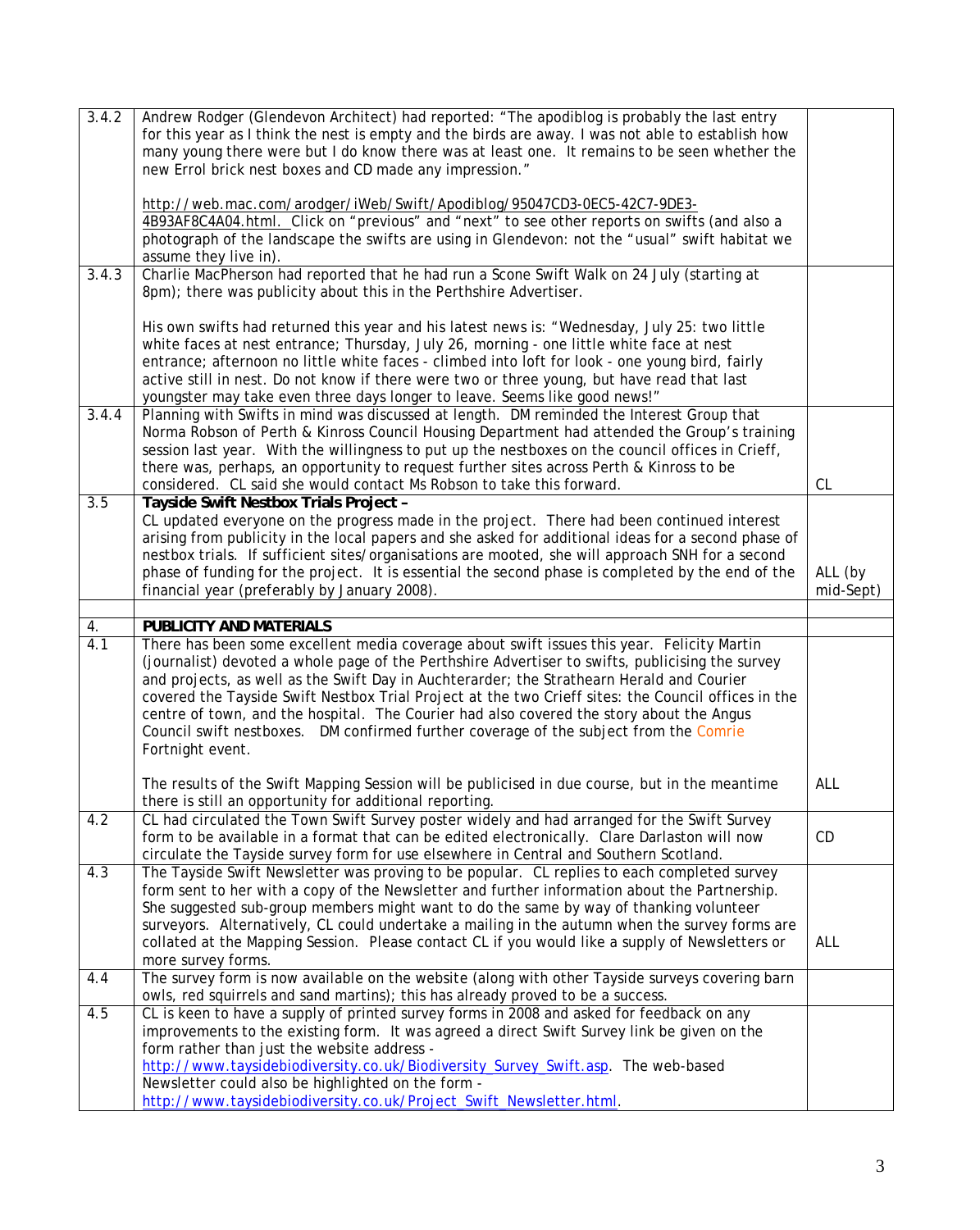|                  | If anyone else has any suggestions for changing the leaflet, or advice on where to find funding to<br>print it, please contact CL before the end of September.                                                                                                                                                                                                                                                                                                                                               | <b>ALL</b> |
|------------------|--------------------------------------------------------------------------------------------------------------------------------------------------------------------------------------------------------------------------------------------------------------------------------------------------------------------------------------------------------------------------------------------------------------------------------------------------------------------------------------------------------------|------------|
| 4.6              | CL confirmed that Clare Darlaston's presentation from the Partnership's "Accommodating<br>Wildlife" seminar held in March could now be accessed via the website:<br>http://www.taysidebiodiversity.co.uk/Information_Training_Seminar.html.<br>The presentation<br>includes 60 pages of good practice examples from Tayside and beyond.                                                                                                                                                                      |            |
|                  | <b>TRAINING</b>                                                                                                                                                                                                                                                                                                                                                                                                                                                                                              |            |
| 5.<br>5.1        | DM suggested that a presentation to the Perth and Kinross Council's Environment Service would                                                                                                                                                                                                                                                                                                                                                                                                                |            |
|                  | probably still be welcomed (discussed at the Mapping Session last year). This would be at one of<br>the Council's internal training sessions held the first Thursday of every month. As Clare is                                                                                                                                                                                                                                                                                                             | DM/CD      |
|                  | Glasgow-based, the 9am start might be problematical. It might, however, offer an opportunity<br>for Clare to continue on to Dundee to give a lunch time seminar at Tayside House (for local<br>authority staff and others).                                                                                                                                                                                                                                                                                  | CL/CD      |
| 6.               | <b>AOCB</b>                                                                                                                                                                                                                                                                                                                                                                                                                                                                                                  |            |
| $\overline{6.1}$ | CD telephoned to give her apologies; she had mis-read the Agenda and had travelled to Dundee<br>for the meeting.                                                                                                                                                                                                                                                                                                                                                                                             |            |
| 6.2              | The Interest Group was very pleased to welcome Martin Ridley who had met DM and told her<br>about the swift chick he is rearing. He brought along some video footage of the bird and<br>explained the ins and outs of the (complicated) task currently in hand - including the feeding<br>required at 1.5 hour intervals.                                                                                                                                                                                    |            |
|                  | Martin confirmed that the weight of the chick was originally 26g (10 days ago) and was now 42g,<br>and that the original wing length of 12cm was now 15cm. He is happy to discuss the different<br>aspects of rearing; his e-mail is: art@martinridley.com. He also suggested three sources of<br>information, namely: http://www.commonswift.org/Hand_rearing_Swifts.html;<br>http://www.commonswift.org/3035Matthes.html; and<br>http://www.uec.ac.uk/biology/research/downloads/thais-martins/fledge.pdf. |            |
|                  | Martin is a wildlife artist. His own website is www.martinridley.com. The Interest Group<br>thanked him for joining the meeting and wished him well. We hope the chick successfully<br>fledges! [subsequent update given below]                                                                                                                                                                                                                                                                              |            |
| 6.3              | CL thanked E-RN for providing the meeting room and refreshments at Pullar House.                                                                                                                                                                                                                                                                                                                                                                                                                             |            |
| $\overline{7}$ . | DATE OF NEXT MEETING                                                                                                                                                                                                                                                                                                                                                                                                                                                                                         |            |
| 7.1              | Tayside Mapping Session: Living Field Studies Centre, Scottish Crop Research Institute,<br>Invergowrie - Monday, 8 <sup>th</sup> October. As before this will be a "drop in meeting" from 11.30am to<br>2pm. A sandwich lunch will be available (please pre-book with CL). Please bring maps and<br>sightings information.                                                                                                                                                                                   |            |

On 6<sup>th</sup> August Martin Ridley reported:

"The swift flew on 29th with good weather and a tail wind to help it to France. It took off from the ground after being placed on a rug for a couple of seconds. I was impressed given that only a fit adult is supposed to be able to take off from a surface clear of obstructions. It looked around then took off circling past the artificial nest holes and departed over the garage. It was a very confident first flight.

I took the photo below in the couple of seconds prior to lift off. We had a step ladder to hand and were planning to take it down to the field for an elevated release but in the end it was not required.

The maximum weight was 44g and it weighed 37g after its self-enforced pre-flight starvation."